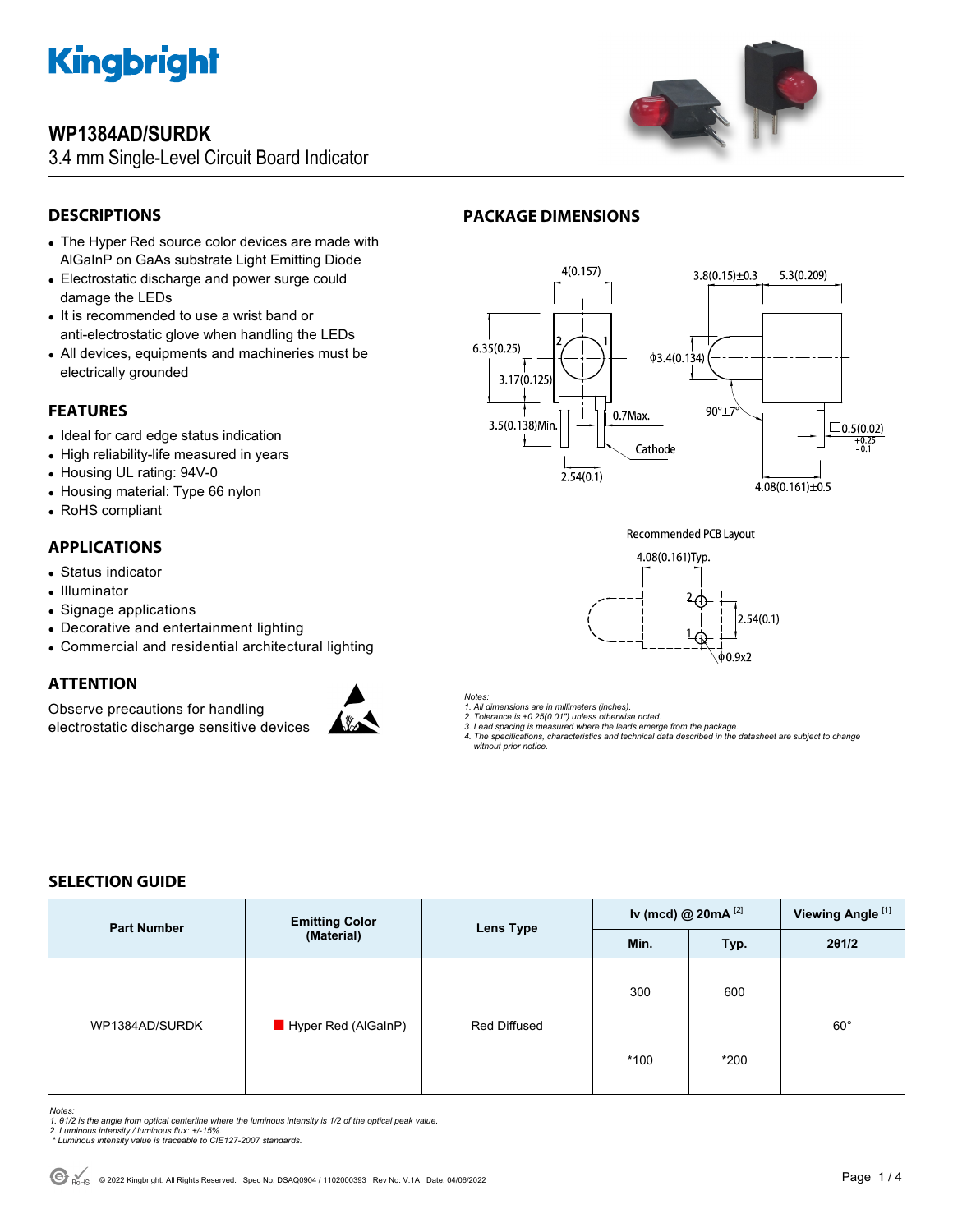# **Kingbright**

#### **ELECTRICAL / OPTICAL CHARACTERISTICS at T<sub>A</sub>=25°C**

|                                                     |                            |                       | Value                    |                          | <b>Unit</b> |
|-----------------------------------------------------|----------------------------|-----------------------|--------------------------|--------------------------|-------------|
| <b>Parameter</b>                                    | Symbol                     | <b>Emitting Color</b> | Typ.                     | Max.                     |             |
| Wavelength at Peak Emission $I_F$ = 20mA            | $\Lambda_{\rm peak}$       | Hyper Red             | 645                      | $\overline{\phantom{a}}$ | nm          |
| Dominant Wavelength $I_F = 20 \text{mA}$            | $\lambda_{\text{dom}}$ [1] | Hyper Red             | 630                      | $\overline{\phantom{a}}$ | nm          |
| Spectral Bandwidth at 50% Φ REL MAX<br>$I_F = 20mA$ | Δλ                         | Hyper Red             | 28                       | $\overline{a}$           | nm          |
| Capacitance                                         | C                          | Hyper Red             | 35                       | $\overline{\phantom{a}}$ | pF          |
| Forward Voltage $I_F$ = 20mA                        | $V_F$ <sup>[2]</sup>       | Hyper Red             | 1.95                     | 2.5                      | $\vee$      |
| Reverse Current ( $V_R$ = 5V)                       | <sup>I</sup> R             | <b>Hyper Red</b>      | $\overline{\phantom{0}}$ | 10                       | μA          |

*Notes:* 

*1. The dominant wavelength (*λ*d) above is the setup value of the sorting machine. (Tolerance* λ*d : ±1nm. )* 

*2. Forward voltage: ±0.1V. 3. Wavelength value is traceable to CIE127-2007 standards.* 

*4. Excess driving current and / or operating temperature higher than recommended conditions may result in severe light degradation or premature failure.* 

#### **ABSOLUTE MAXIMUM RATINGS at T<sub>A</sub>=25°C**

| <b>Parameter</b>                        | Symbol                  | Value               | Unit        |  |
|-----------------------------------------|-------------------------|---------------------|-------------|--|
| Power Dissipation                       | $P_D$                   | 75                  | mW          |  |
| Reverse Voltage                         | $V_{R}$                 | 5                   | V           |  |
| Junction Temperature                    | $T_j$                   | 115                 | $^{\circ}C$ |  |
| <b>Operating Temperature</b>            | $T_{op}$                | $-40$ To $+85$      | $^{\circ}C$ |  |
| Storage Temperature                     | $T_{\text{stg}}$        | $-40$ To $+85$      | $^{\circ}C$ |  |
| DC Forward Current                      | $I_F$                   | 30                  | mA          |  |
| <b>Peak Forward Current</b>             | $I_{FM}$ <sup>[1]</sup> | 185                 | mA          |  |
| Electrostatic Discharge Threshold (HBM) | ۰                       | 3000                | V           |  |
| Lead Solder Temperature <sup>[2]</sup>  |                         | 260°C For 3 Seconds |             |  |
| Lead Solder Temperature <sup>[3]</sup>  |                         | 260°C For 5 Seconds |             |  |

Notes:<br>1. 1/10 Duty Cycle, 0.1ms Pulse Width.<br>2. 2mm below package base.<br>4. Relative humidity levels maintained between 40% and 60% in production area are recommended to avoid the build-up of static electricity – Ref JEDEC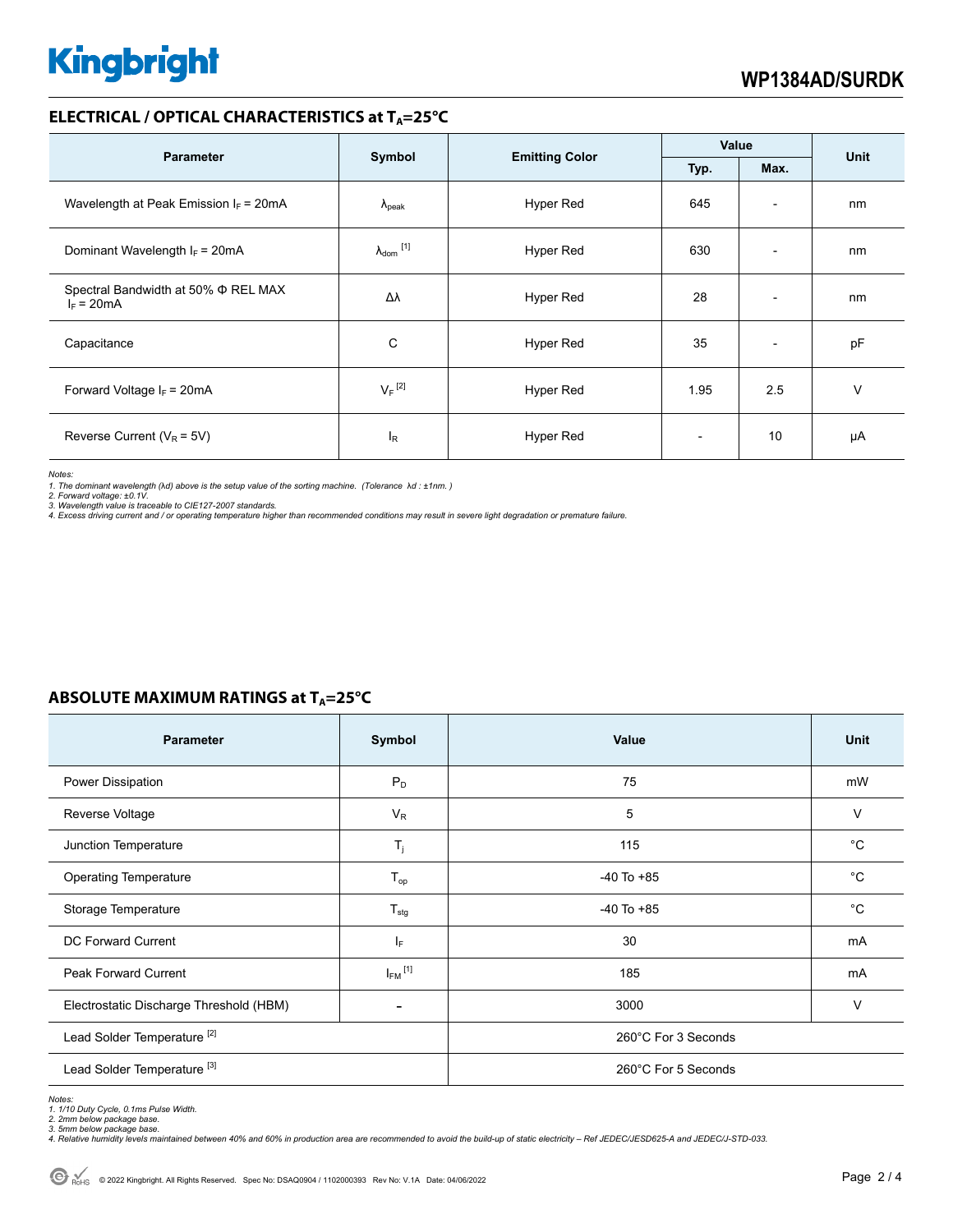# **Kingbright**

## **WP1384AD/SURDK**

#### **TECHNICAL DATA**



#### **SPATIAL DISTRIBUTION**



#### **Forward Current vs. Forward Voltage** 50 Luminous intensity normalised at Luminous intensity normalised at  $T_a = 25 °C$ 40 Forward current (mA) Forward current (mA) 30 20 mA 20 10 0 1.5 1.7 1.9 2.1 2.3 2.5

Forward voltage (V)

#### **HYPER RED**







#### **RECOMMENDED WAVE SOLDERING PROFILE**



0.0 0.5 1.0 1.5 2.0 2.5

 $T_a = 25 °C$ 

**Luminous Intensity vs. Forward Current**

0 10 20 30 40 50

Forward current (mA)

#### *Notes:*

- *1. Recommend pre-heat temperature of 105°C or less (as measured with a thermocouple attached to the LED pins) prior to immersion in the solder wave with a maximum solder bath temperature of 260°C*
- 
- 2. Peak wave soldering temperature between 245°C ~ 255°C for 3 sec (5 sec max).<br>3. Do not apply stress to the epoxy resin while the temperature is above 85°C.<br>4. Fixtures should not incur stress on the component when mount
- 
- *5. SAC 305 solder alloy is recommended. 6. No more than one wave soldering pass.*